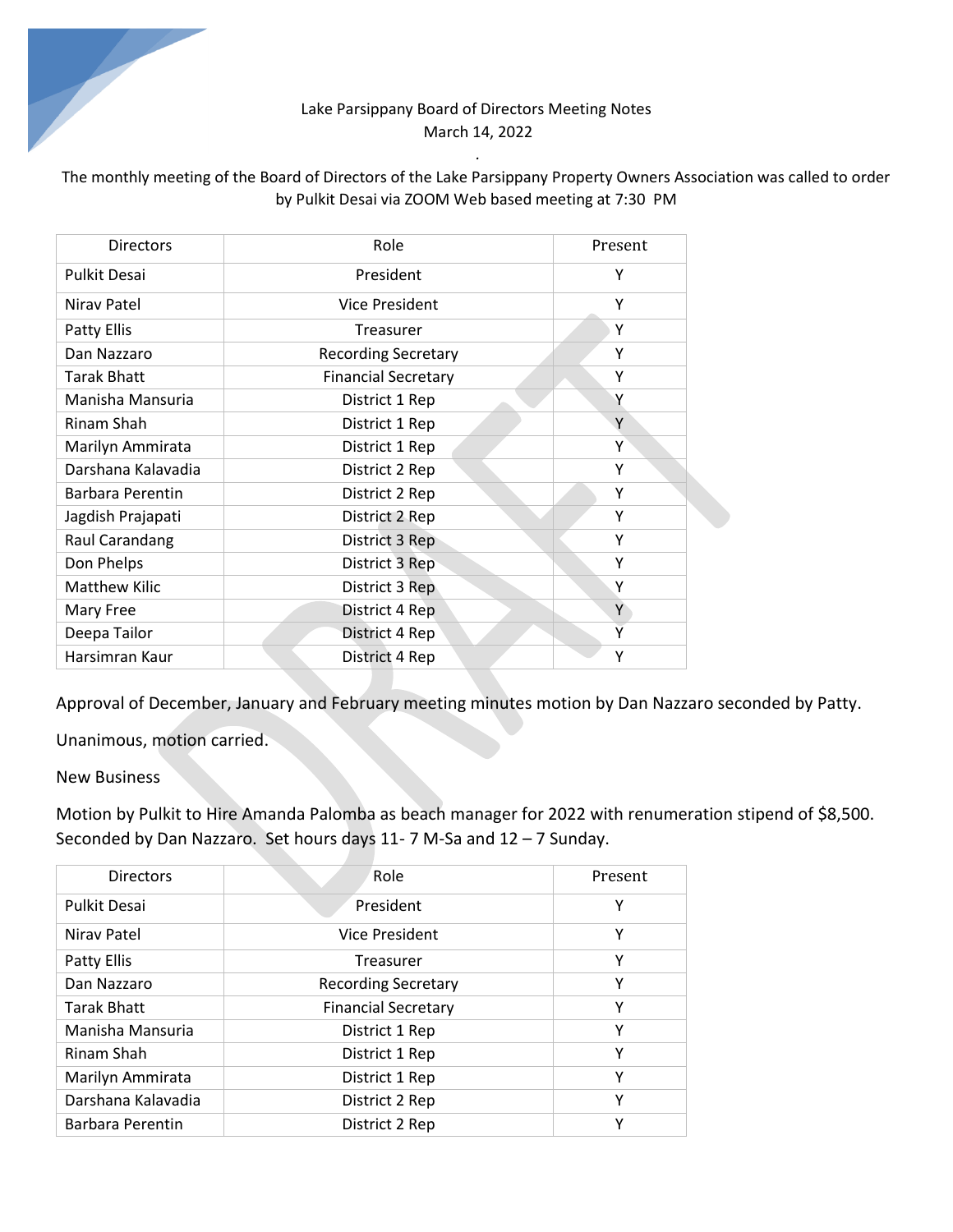| Jagdish Prajapati     | District 2 Rep |  |
|-----------------------|----------------|--|
| <b>Raul Carandang</b> | District 3 Rep |  |
| Don Phelps            | District 3 Rep |  |
| <b>Matthew Kilic</b>  | District 3 Rep |  |
| Mary Free             | District 4 Rep |  |
| Deepa Tailor          | District 4 Rep |  |
| Harsimran Kaur        | District 4 Rep |  |

Unanimous, motions carried.

Motion by Pulkit to adjust late fees, begin April 1 2022. New late fee is a late fee of \$10 per month. Does not impact late fee from prior years. Any outstanding balance triggers a late fee. Seconded by Mary Fee

| <b>Directors</b>     | Role                       | Present |
|----------------------|----------------------------|---------|
| <b>Pulkit Desai</b>  | President                  | Υ       |
| Nirav Patel          | Vice President             | Υ       |
| Patty Ellis          | Treasurer                  | Υ       |
| Dan Nazzaro          | <b>Recording Secretary</b> | Υ       |
| <b>Tarak Bhatt</b>   | <b>Financial Secretary</b> | Υ       |
| Manisha Mansuria     | District 1 Rep             | Υ       |
| Rinam Shah           | District 1 Rep             | Υ       |
| Marilyn Ammirata     | District 1 Rep             | Y       |
| Darshana Kalavadia   | District 2 Rep             | Y       |
| Barbara Perentin     | District 2 Rep             | Υ       |
| Jagdish Prajapati    | District 2 Rep             | Υ       |
| Raul Carandang       | District 3 Rep             | Υ       |
| Don Phelps           | District 3 Rep             | Υ       |
| <b>Matthew Kilic</b> | District 3 Rep             | Υ       |
| Mary Free            | District 4 Rep             | Υ       |
| Deepa Tailor         | District 4 Rep             | Υ       |
| Harsimran Kaur       | District 4 Rep             | Υ       |

If they are on a payment plan there is no late fee. If you fail in your payment plan all late fees from day one are applied. Table payment plan conversation

Unanimous, motion carried.

Motion by Pulkit to approve a book nook at Hoffman beach outside of the fenced in area open to all members. Seconded by Don Phelps

| <b>Directors</b>    | Role                       | Present |
|---------------------|----------------------------|---------|
| <b>Pulkit Desai</b> | President                  |         |
| Nirav Patel         | Vice President             |         |
| Patty Ellis         | Treasurer                  |         |
| Dan Nazzaro         | <b>Recording Secretary</b> |         |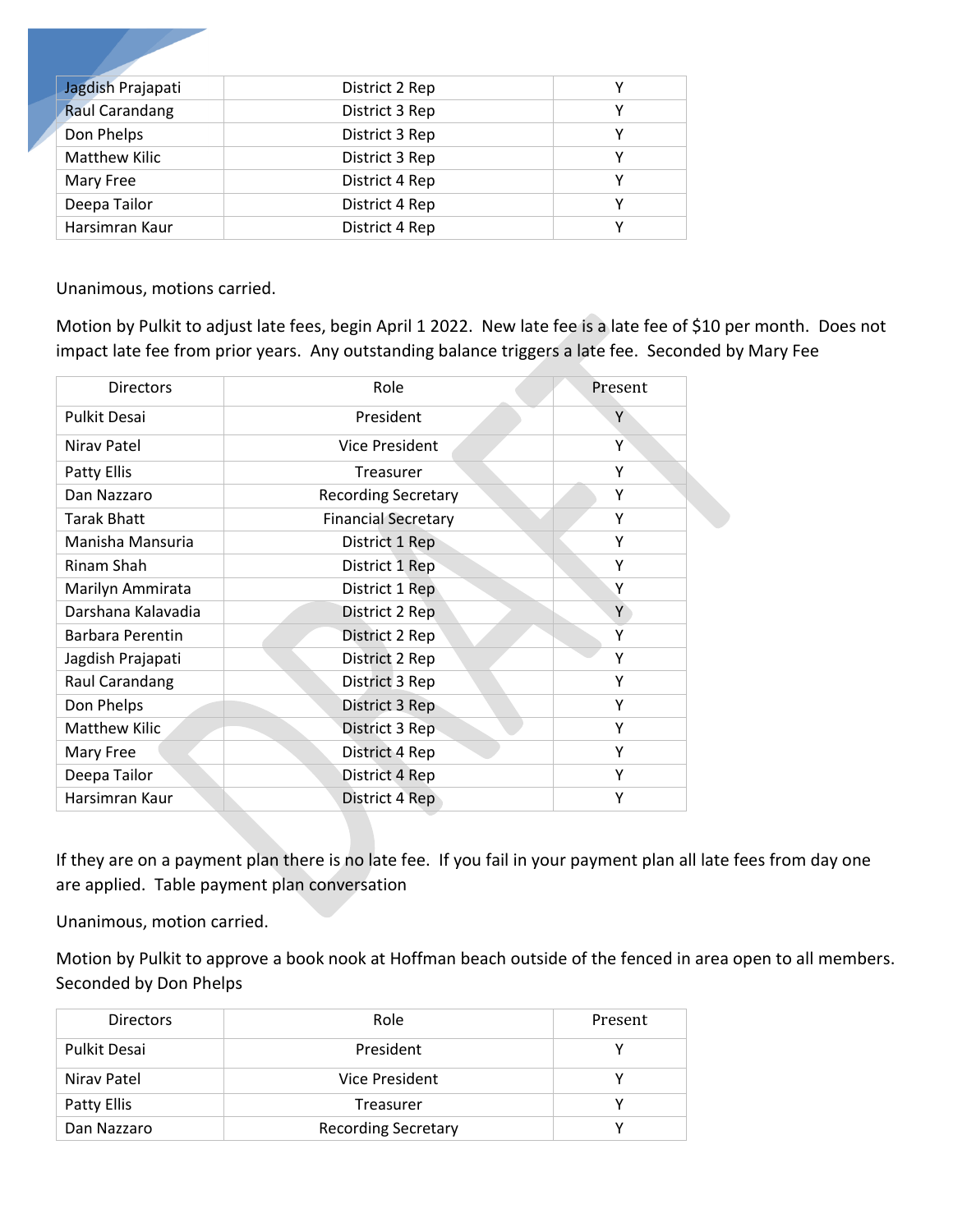| <b>Financial Secretary</b> | Υ |
|----------------------------|---|
| District 1 Rep             | Υ |
| District 1 Rep             | Υ |
| District 1 Rep             | Υ |
| District 2 Rep             | Υ |
| District 2 Rep             | Υ |
| District 2 Rep             | Υ |
| District 3 Rep             | Υ |
| District 3 Rep             | Υ |
| District 3 Rep             | Υ |
| District 4 Rep             | Υ |
| District 4 Rep             | Υ |
| District 4 Rep             | Υ |
|                            |   |

Unanimous, motions carried.

Motion by Marilyn to form a crafting club with Marilyn as President. Meeting once a month on a week night at clubhouse. Seconded by Dan Nazzaro

| <b>Directors</b>     | Role                       | Present |
|----------------------|----------------------------|---------|
| <b>Pulkit Desai</b>  | President                  | Υ       |
| Nirav Patel          | <b>Vice President</b>      | Υ       |
| Patty Ellis          | Treasurer                  | Y       |
| Dan Nazzaro          | <b>Recording Secretary</b> | Υ       |
| Tarak Bhatt          | <b>Financial Secretary</b> | Υ       |
| Manisha Mansuria     | District 1 Rep             | Y       |
| Rinam Shah           | District 1 Rep             | Υ       |
| Marilyn Ammirata     | District 1 Rep             | Υ       |
| Darshana Kalavadia   | District 2 Rep             | Υ       |
| Barbara Perentin     | District 2 Rep             | Υ       |
| Jagdish Prajapati    | District 2 Rep             | Υ       |
| Raul Carandang       | District 3 Rep             | Υ       |
| Don Phelps           | District 3 Rep             | Υ       |
| <b>Matthew Kilic</b> | District 3 Rep             | Υ       |
| Mary Free            | District 4 Rep             | Υ       |
| Deepa Tailor         | District 4 Rep             | Υ       |
| Harsimran Kaur       | District 4 Rep             | Υ       |

Unanimous, motion carried.

Motion to Adjourn by Dan, seconded by Nirav. Meeting Adjourned at 9:58 pm

Respectfully submitted,

Dan Nazzaro Recording secretary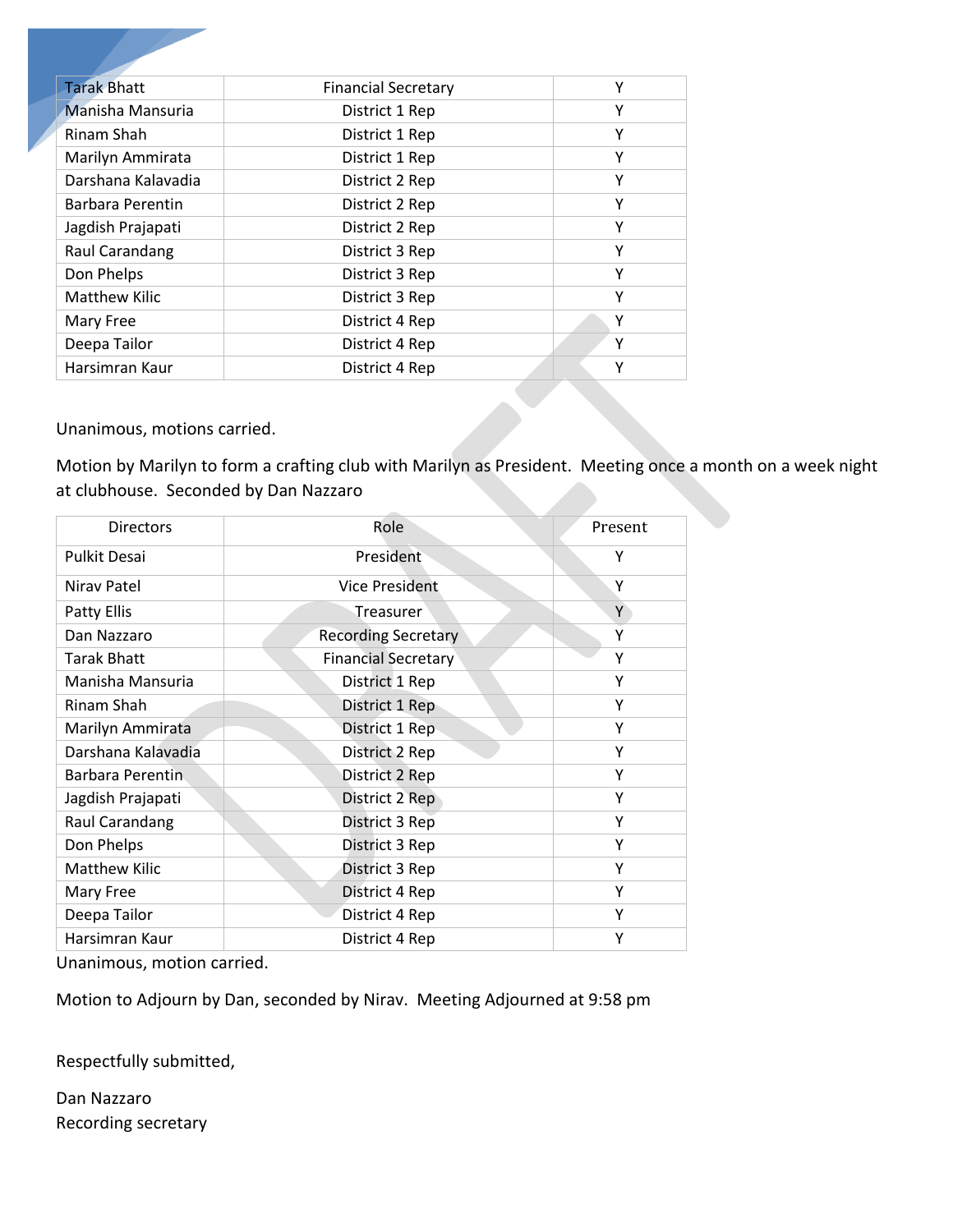## Attachments:

Membership Report

| 0 |
|---|
|   |
|   |
| 0 |
|   |

March 1 invoice date – 25% of our community have paid in two weeks. Credit Card and ACH processed very quickly – Checks sent will take 7 – 14 business days.

#### Treasurers Report

Due to process of moving accounts from Chase to FSR – Alliance bank these numbers are not available at this time.

#### Presidents Report:

Invoices are out. FSR is receiving communications for clarification, as well as Jim McGann our Property manager, board members and our Phone number. Members now have a way to call and get their questions answered. However we learned that no matter how simple we tried to make things with supporting documents that came with the statement; may people are just not reading it. Nobody reads anything and they are just reading the statements and many just want to know what they have to pay. Any additional supporting documents are basically thrown away. This is something that needs to be corrected for next year. We just need a simpler invoice next year.

We have had 5 statements returned so far. FSR tapped into USPS forwarding address so many in arrears actually got this year's statement. There were a few blips which FSR corrected.

Another thing to note is that we were able to save substantial amount of money on insurance by getting the right coverage. Last year due to unnecessary turmoil on the board I was not able to dig into the finer details of insurance as to why are we were paying approx \$75000 for insurance. Well I asked Raul to run with Insurance work. Raul read the entire policy, all 200 pages front to back several times to understand our coverage. He was relentless with emails, phone calls over and over again with several insurance agents and substantial additional research to get us the savings. The one benefit of the membership structure this year is a reduction in cost due to how many people use the beach. We were able to save approx \$30k dollars and have the same coverage. On behalf of the board and myself personally I like to thank Raul for his efforts and hard work in saving the LPPOA approx \$30k. Everyone should appreciate his effort.

Collections process will be started with the assistance from FSR starting this month. We will get together with them and review the process. Which includes 1<sup>st</sup> notice, 2<sup>nd</sup> notice before they go into collections.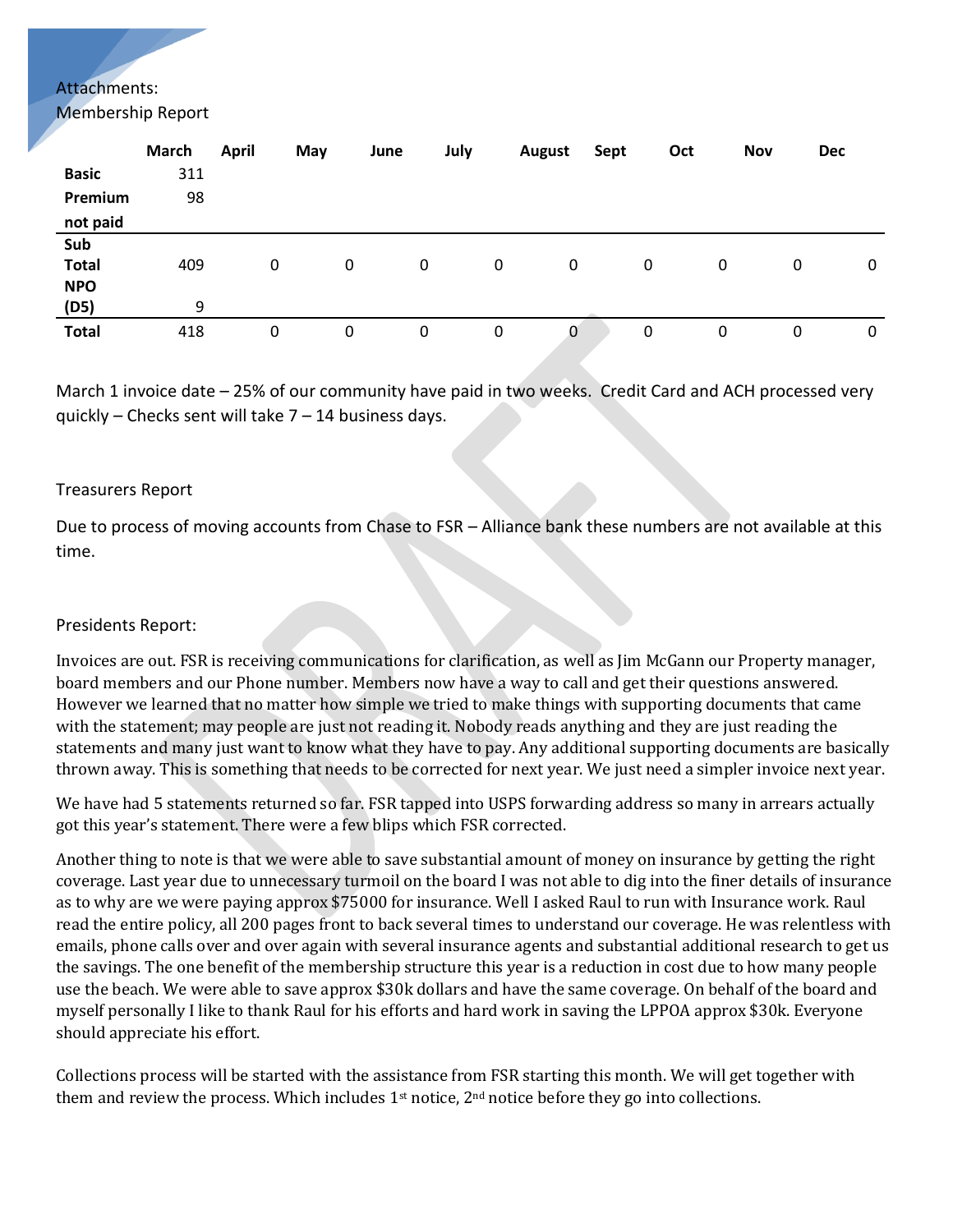Don Phelps will be beach liaison this year and we will be working on opening up Hoffmann beach. We have one manager from last year who is returning that is Amanda Palumbo. Rachel Summa will not be returning this year as swim coach or Beach Manager. I like to thank her for letting me know ahead of time and I want to thank her for a wonderful job she did last year. So we're looking for an additional Beach Manager and Swim Coach. As mentioned last year every community goes through a hiring crunch every few years. While we have been fortunate to have the same people for many years; things inevitably change every few years. People age out, move out, life changes and this problem is cyclical.

Credit Card Fees. We use to pay this fee for credit card processing. Which means while LPPOA paid this fee it was really part of the budget that everyone paid. So in the past if you paid via a check you are actually paying for this indirectly. So this year if you pay via ACH or paper check you are just paying your actual fees. So the credit card fees you see this year goes to ClickPay to cover the credit card payment processing fee.

Dragon Boat will be given a contract; they have agreed to our initial terms; we're still working out the details. Basically they will be allowed to use our facilities for a set sum with a multi-year contract so any changes in the leadership on the board will not impact them and will give them advance notice to walk away from our facilities. I think this is a good thing since we have a group of people who do want to use our lake for their training and provide us with some revenue.

This was done because we are now a community of 2200 on paper. Many are dismissive of this whole easement and many fully understand that LPPOA is the only thing in our community that will keep your property values up. So pass the word and ask people to pay attention. The only people who come to this meeting are new members, people who want to get involved and people who have been involved in LPPOA activities for years. I thank you all and please help all of us get the word out to at least pay attention to things you received in the mail.

Finally as Covid is waning I like to have in-person meeting hopefully in the future. I am still not comfortable for other board members and the community but it is something I am thinking about. In the meantime I plan to be at the CH one day a weekend for people to come and ask me questions in person. Completely optional for board members; they can come as they please. I like to call this Coffee with the President. Bring me your questions and I will answer them just like I do at the AMA.

Thank you.

### Fishing club

We have not been able to have the fishing stocking event the last 2 years do to Covid, but we will be having the event this year.

The fishing stocking event will take place on April 2<sup>nd</sup> and the event will start at 4 pm.

The stock truck is scheduled to arrive between 4:30 and 5:00 PM. Make sure to get to the boathouse early so you don't miss the event.

All are welcome and we encourage our young anglers and the young at heart anglers to help us stock some of the trout. We will put a couple of nets of trout in a large cooler so our young anglers can help with the trout stocking.

The fishing club will provide drinks and snacks.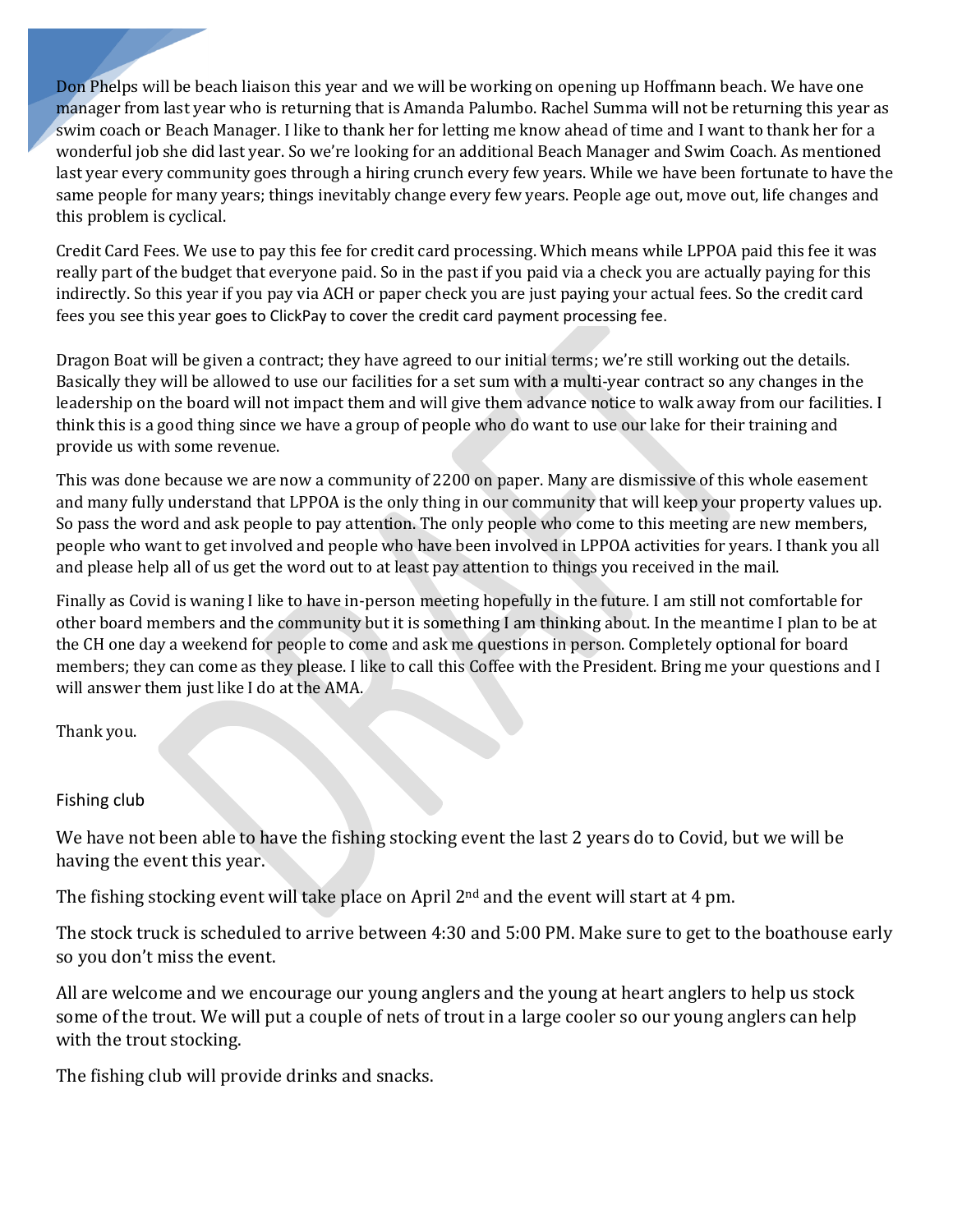We will be stocking 380 12-to-14-inch trout and 8 trout that are 17 + inches. Some of these large trout could have a prize associated to them. So, if you catch a tagged trout please report the tag number, weight, and length, if you can.

We are also looking for generous people to sponsor some trout by donating a prize to one of the large trout.

There will be 1 additional large trout stocked in memory of my dad. There will be at least a \$50 dollar prize associated to this trout and if someone 14 or younger catches this trout, they will get a bonus prize also.

Opening day of New Jersey's Trout season is, 4/9/2022 at 8 am. This year we will not close the lake to fishing for a week, but any trout caught must be release. This is not an LPPOA rule, this is a New Jersey angling regulation.

Ellen Law has stepped up to become president of the Lake Parsippany Fishing Club. Ellen has some great and fresh idea's for the club. So stay tuned for additional info. I will stay as a liaison to the fishing club for now.

Events Committee:

### Events Committee - March 14 - BOARD MEETING REPORT

The events committee is continuing to work hard to put together events for our LPPOA members. We would like to inform the board of the following events being planned for March/April 2022.

### **March 2022**

- Holi Event (March 19th 2-4pm) at Johnson's Beach
	- This event will take place at the beach
	- Members participating will be provided with the Holi Colors in order to participate in the celebration!
	- This event is for members of all ages!
	- Members can register online and it will be \$5 per family.
	- Please keep a lookout for the flyer for more details!

# **April 2022**

- Lake Cleanup Day (for Earth Day) April 23rd beginning in the morning into the afternoon
	- There will be a flyer sent out soon in order to register!
	- Members that are high school students can earn NHS (National Honors Society) service hours for this event!
	- Members can take part in helping our lake community by participating in a Spring Cleanup!
	- Please keep a lookout for the flyer for more details!
- Mother's Day Craft Event: April 30th tentative time will be from 10am-12pm
	- The event will take place at the clubhouse
	- There will be a max of 30 children for signup